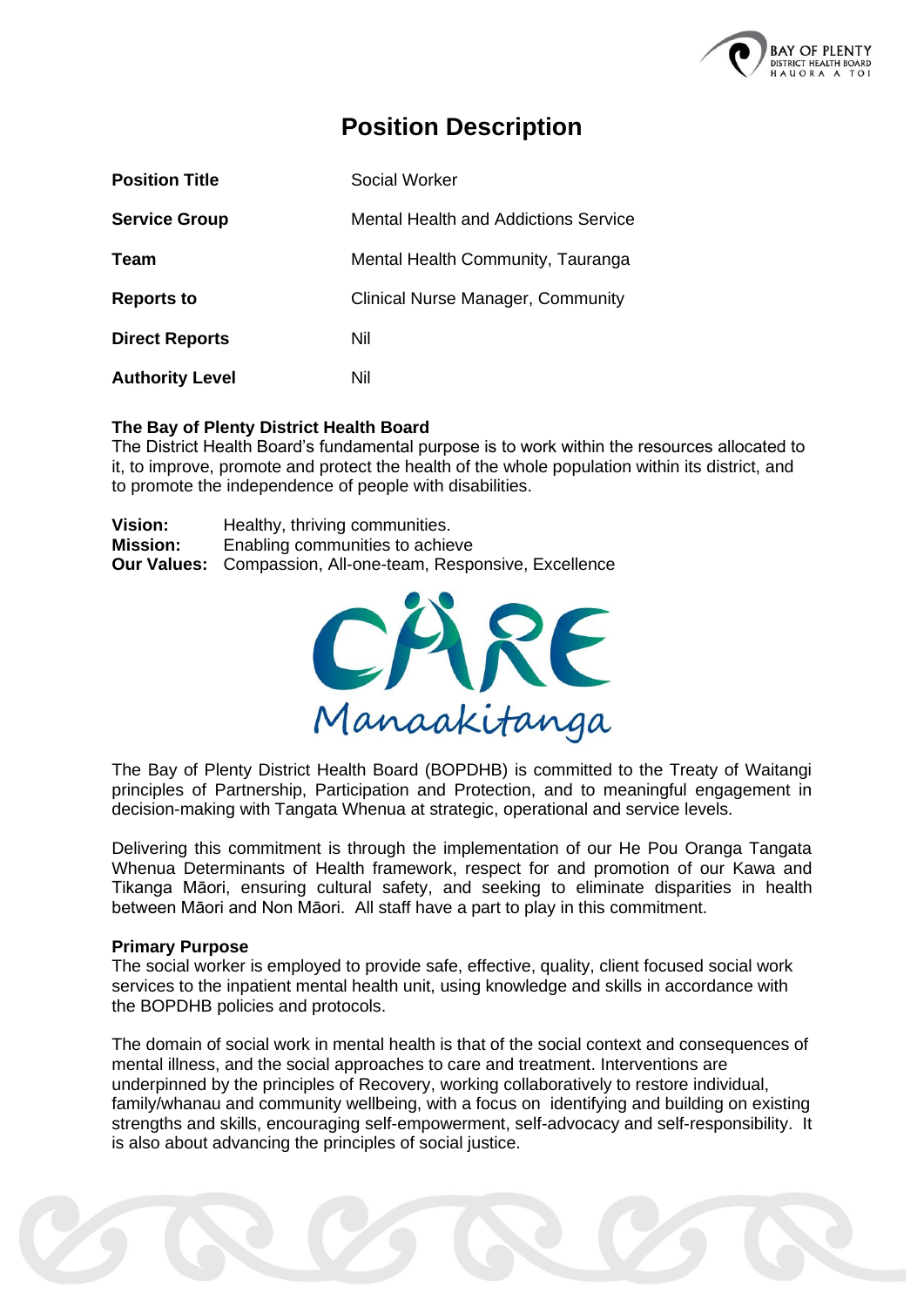

You will be working to provide safe and effective client focused care under guidance and direction of Social Work staff and using supervision to promote safe practice.

Your practice will reflect ANZASW*/SWRB* Standards of Practice and Code of Ethics.

You will be using your professional knowledge and skills in accordance with Bay of Plenty District Health Board policies and protocols.

| <b>Key Responsibilities</b>                                                                                                                                                                  | <b>Outcomes</b>                                                                                                                                                                                                                                                                                                                                                                                                                                                                                                                                                                                                                                                                                                                                                                                                                                                                                                                                                                                                                                                                                                                                                                                                                         |
|----------------------------------------------------------------------------------------------------------------------------------------------------------------------------------------------|-----------------------------------------------------------------------------------------------------------------------------------------------------------------------------------------------------------------------------------------------------------------------------------------------------------------------------------------------------------------------------------------------------------------------------------------------------------------------------------------------------------------------------------------------------------------------------------------------------------------------------------------------------------------------------------------------------------------------------------------------------------------------------------------------------------------------------------------------------------------------------------------------------------------------------------------------------------------------------------------------------------------------------------------------------------------------------------------------------------------------------------------------------------------------------------------------------------------------------------------|
| <b>Clinical Practice</b><br>Maintains professional clinical practice<br>standards in accordance with ethical,<br>professional and organisational guidelines                                  | Will provide specialist mental health<br>$\bullet$<br>input effectively utilising evidence-based<br>practice to assess, implement and<br>evaluate care<br>Determine client needs by use of Social<br>٠<br>Work Initial Assessment, contributing to<br>comprehensive assessment process with<br>a focus on psychosocial factors<br>(including family, relationships, living<br>arrangements, social supports, legal and<br>financial)<br>Ensure that psychosocial needs are met<br>٠<br>in treatment and discharge planning,<br>attending MDT meetings and<br>contributing to decision making<br>Facilitate the identification of High Risk<br>٠<br>Psychosocial needs (family violence,<br>child welfare, and care & protection<br>issues), ensuring that documentation<br>and action plans are implemented in a<br>timely manner<br>Ensure family/whānau are included and<br>supported through the inpatient process,<br>including referral and liaison with<br>appropriate support services<br>Promote involvement with family/whānau<br>in the assessment and treatment<br>process, participating in family meetings<br>where required<br>Provide support, education, advocacy<br>and crisis resolution for family/whānau<br>members |
| <b>Communication and Teamwork</b><br>Interacts effectively with the client,<br>family/whanau, the multidisciplinary team,<br>community groups and agencies and other<br>health professionals | Participates positively as a member of<br>the multi-disciplinary team, demonstrating<br>individual<br>responsibility<br>and<br>accountability<br>Demonstrates a flexible approach and<br>٠<br>ability to cope with changing situations<br>Works co-operatively and collaboratively<br>$\bullet$<br>to ensure a consistent approach to the<br>attainment of the team's objectives<br>referrals<br>from<br>Accepts<br>other<br>team                                                                                                                                                                                                                                                                                                                                                                                                                                                                                                                                                                                                                                                                                                                                                                                                       |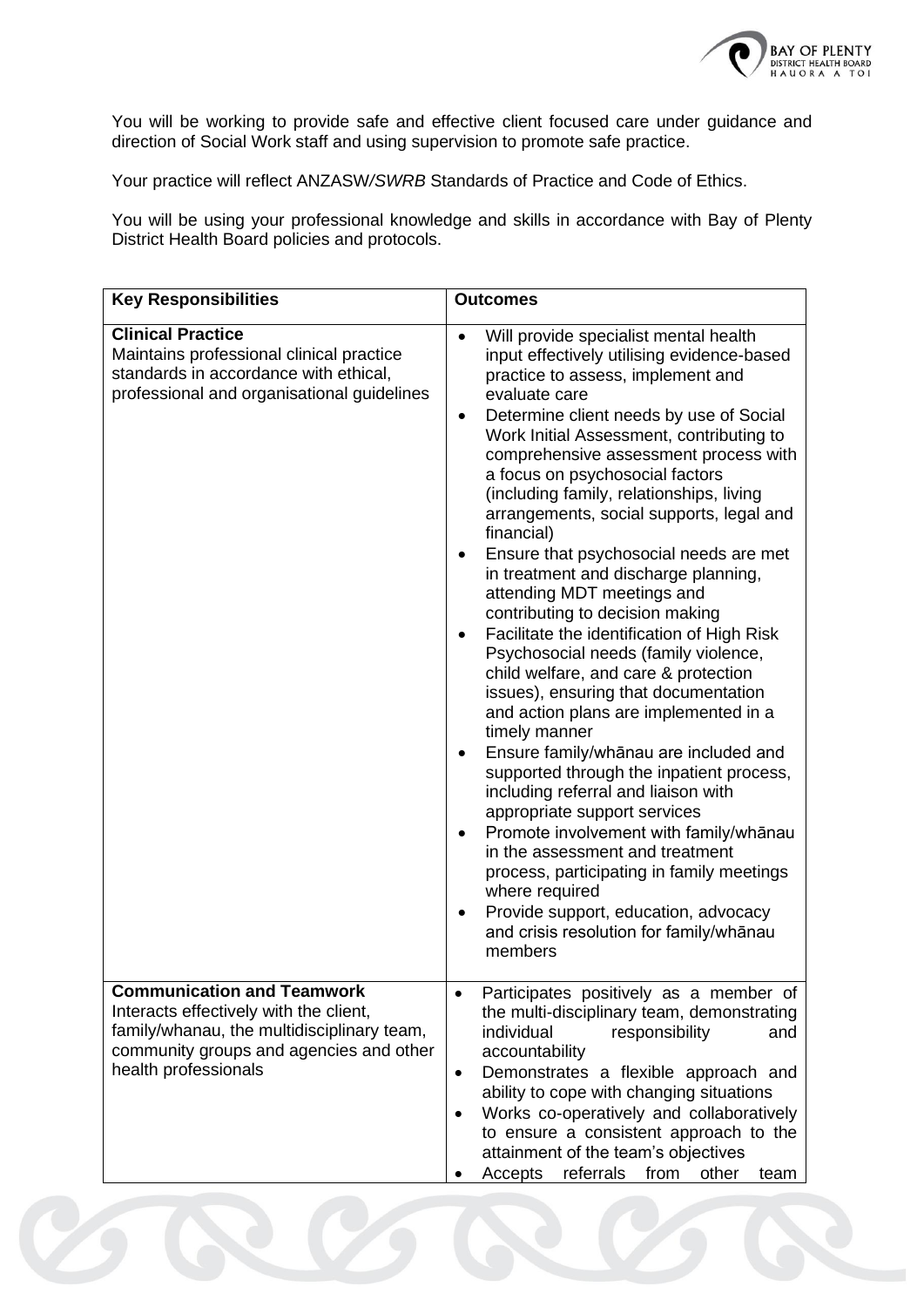

| <b>Continuous Quality Improvement</b>                                                                                                              | members for Social Work specific advice.<br>effective<br>Creates<br>networks<br>among<br>$\bullet$<br>colleagues and seeks advice as required.<br>Identifies conflict and attempts to reach a<br>$\bullet$<br>positive conclusion<br>Demonstrates an ability to<br>access<br>information systems as appropriate<br>Demonstrates a commitment to continual<br>quality<br>activities<br>improvement<br>and<br>undertakes where appropriate<br>Regular review of social work activities<br>with input from multidisciplinary team and                                                                                                                                                                                                                                                                                                                                                                                                                                                                                                                                                                                                                                                                                       |
|----------------------------------------------------------------------------------------------------------------------------------------------------|--------------------------------------------------------------------------------------------------------------------------------------------------------------------------------------------------------------------------------------------------------------------------------------------------------------------------------------------------------------------------------------------------------------------------------------------------------------------------------------------------------------------------------------------------------------------------------------------------------------------------------------------------------------------------------------------------------------------------------------------------------------------------------------------------------------------------------------------------------------------------------------------------------------------------------------------------------------------------------------------------------------------------------------------------------------------------------------------------------------------------------------------------------------------------------------------------------------------------|
| <b>Ethical and Legal Practice</b><br>Clinical practice adheres to relevant<br>legislative, organisation, service and<br>professional requirements. | <b>Clinical Coordinator</b><br>maintain<br>Develop<br>and<br>professional<br>practice in accordance with professional<br>standards,<br>legislative<br>requirements,<br>policies and guidelines<br>Is aware of legislation that impacts on<br>mental health care delivery and practices<br>within legal boundaries. This is to include<br>the<br>Mental<br>Health<br>(Compulsory<br>Assessment and Treatment) Act 1992<br>the Privacy Act 1993 (Health Information<br>Privacy Code 1994) and the Children,<br>Young Person's and their Families Act<br>1989. The Code of Health and Disability<br><b>Services Consumers' Rights</b><br>Considers ethical issues when involved<br>$\bullet$<br>in planning or contributing to decision<br>making around client care<br>Demonstrates knowledge of legal and<br>$\bullet$<br>requirements<br>pertaining<br>ethical<br>to<br>informed consent and other procedures<br>that may impact upon the rights of clients<br>Maintains currency of ethical trends,<br>research and recommendations relating<br>to practice and health issues<br>Takes responsibility for reading and<br>$\bullet$<br>practising according to Bay of Plenty<br>District Health Board<br>policies<br>and |
| <b>Cultural Safety</b><br>Care is client focused and planned with<br>regard to ethnic, cultural, religious and<br>other individual needs           | procedures<br>Demonstrates a committed 'bicultural'<br>approach to Social Work practice<br>Demonstrates oral fluency and proficient<br>knowledge in Te Reo Māori me ōna<br>Tikanga<br>Possesses competent knowledge of<br>Māori Health models, issues and<br>concepts<br>Is aware of and upholds BOPDHB's<br>commitment to the Treaty of Waitangi<br>and the improvement in Maori health<br>Demonstrates an active understanding of<br>of Waitangi<br>the<br>Treaty<br>and<br>the                                                                                                                                                                                                                                                                                                                                                                                                                                                                                                                                                                                                                                                                                                                                        |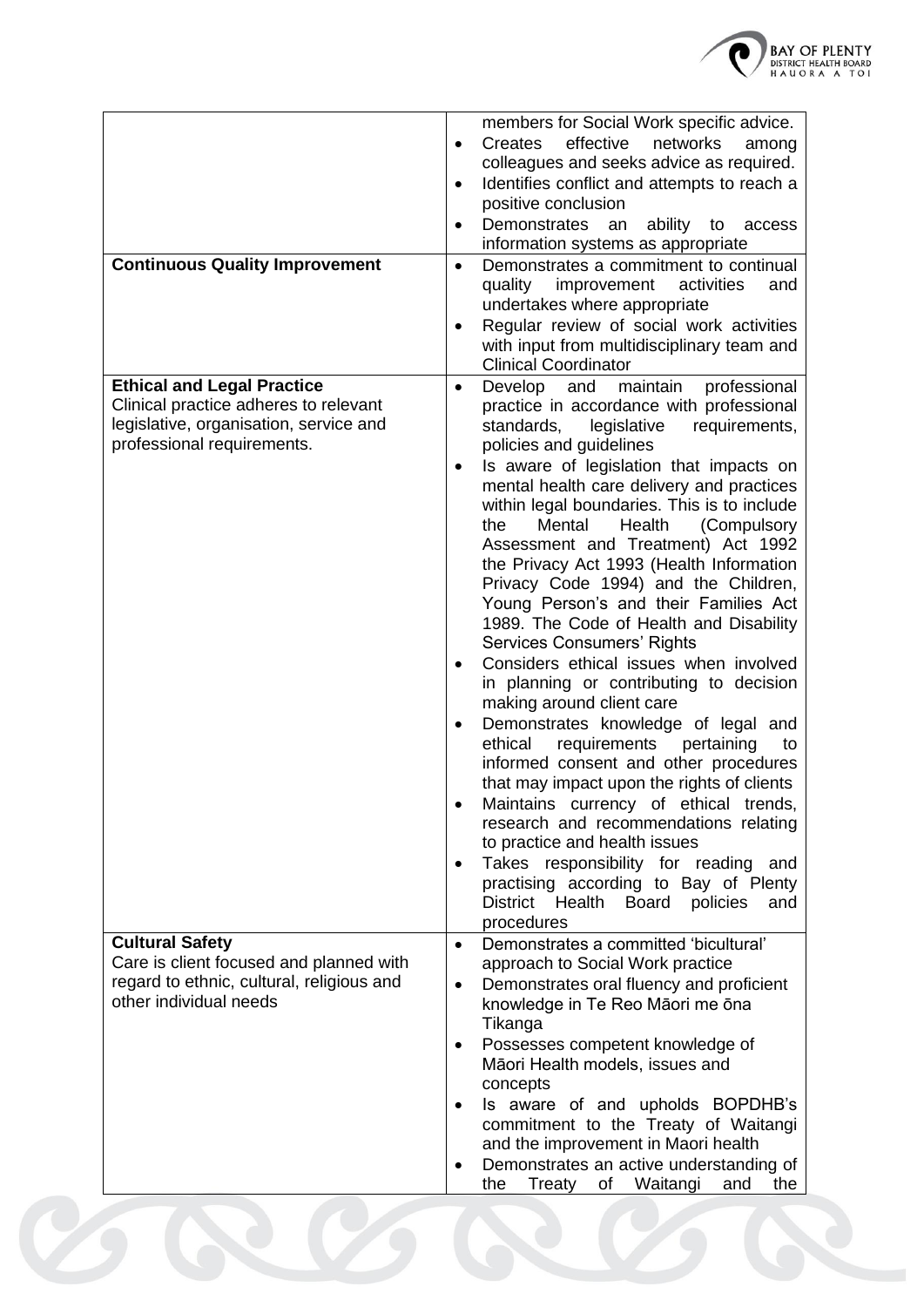

|                                                                                               | importance of Tangata Whenua in its<br>application within Mental Health and<br><b>Addictions Services</b><br>Demonstrates awareness of own cultural<br>٠<br>background, attitudes and values<br>Cultural and spiritual needs of clients are<br>$\bullet$<br>met with sensitivity, including those of<br>family/Whanau and significant others<br>Consultation occurs with Regional Maori<br>$\bullet$<br>Health and/or the Family/Whanau<br>Advisor in relation to client care as<br>appropriate<br>Attends bicultural training offered by<br>$\bullet$<br><b>BOPDHB</b> |
|-----------------------------------------------------------------------------------------------|-------------------------------------------------------------------------------------------------------------------------------------------------------------------------------------------------------------------------------------------------------------------------------------------------------------------------------------------------------------------------------------------------------------------------------------------------------------------------------------------------------------------------------------------------------------------------|
| <b>Professional Development</b><br>Accepts responsibility for own professional<br>development | in regular<br>Participates<br>professional<br>$\bullet$<br>supervision as per contract requirements<br>Attends and participates in the Mental<br>$\bullet$<br>Health Service in-service programme<br>Maintains an up-to-date knowledge of<br>$\bullet$<br>care/treatment/research in the area<br>0f<br>work<br>Maintains administrative requirements of<br>$\bullet$<br><b>Mental Health Service</b><br>Participates in service evaluation<br>as<br>required                                                                                                            |

| <b>Key Relationships</b>                                                                                                                                              |                                                                                                                                      |  |  |
|-----------------------------------------------------------------------------------------------------------------------------------------------------------------------|--------------------------------------------------------------------------------------------------------------------------------------|--|--|
| <b>Internal</b><br><b>External</b>                                                                                                                                    |                                                                                                                                      |  |  |
| <b>Mental Health &amp; Addiction Services</b><br>Family/Whanau Advisor<br>$\bullet$<br>Social Work collegial group<br>$\bullet$<br>Regional Maori Health<br>$\bullet$ | Clients, family and caregivers<br><b>Community and Statutory Agencies</b><br>General Practitioners and other Health<br>Professionals |  |  |
| <b>Social Work Supervisor</b>                                                                                                                                         | Non-Government Organisations                                                                                                         |  |  |

| <b>Person Specification</b> |                                                                                                                                                                                                                                                                        |                                                                                                                                                                                                                                                                                                                                                       |  |
|-----------------------------|------------------------------------------------------------------------------------------------------------------------------------------------------------------------------------------------------------------------------------------------------------------------|-------------------------------------------------------------------------------------------------------------------------------------------------------------------------------------------------------------------------------------------------------------------------------------------------------------------------------------------------------|--|
|                             | <b>Essential</b>                                                                                                                                                                                                                                                       | <b>Desirable</b>                                                                                                                                                                                                                                                                                                                                      |  |
| Knowledge                   | Degree in Social Work<br>NZ Registered Social Worker<br>- ANZASW / NZSWRB<br>Demonstrates a sound<br>$\bullet$<br>knowledge of mental illness<br>and risk assessment in<br>relation to acute mental<br>health care<br><b>Essential current full drivers</b><br>licence | Specialist knowledge<br>associated with practising<br>safely in a mental health<br>service (eg. specific mental<br>illnesses, psychosocial<br>assessment, mental status<br>exam, risk assessment,<br>psychopharmacology, the<br>impact of mental illness on<br>family/whanau/community)<br>Postgraduate qualificiation in<br>relevant heathcare field |  |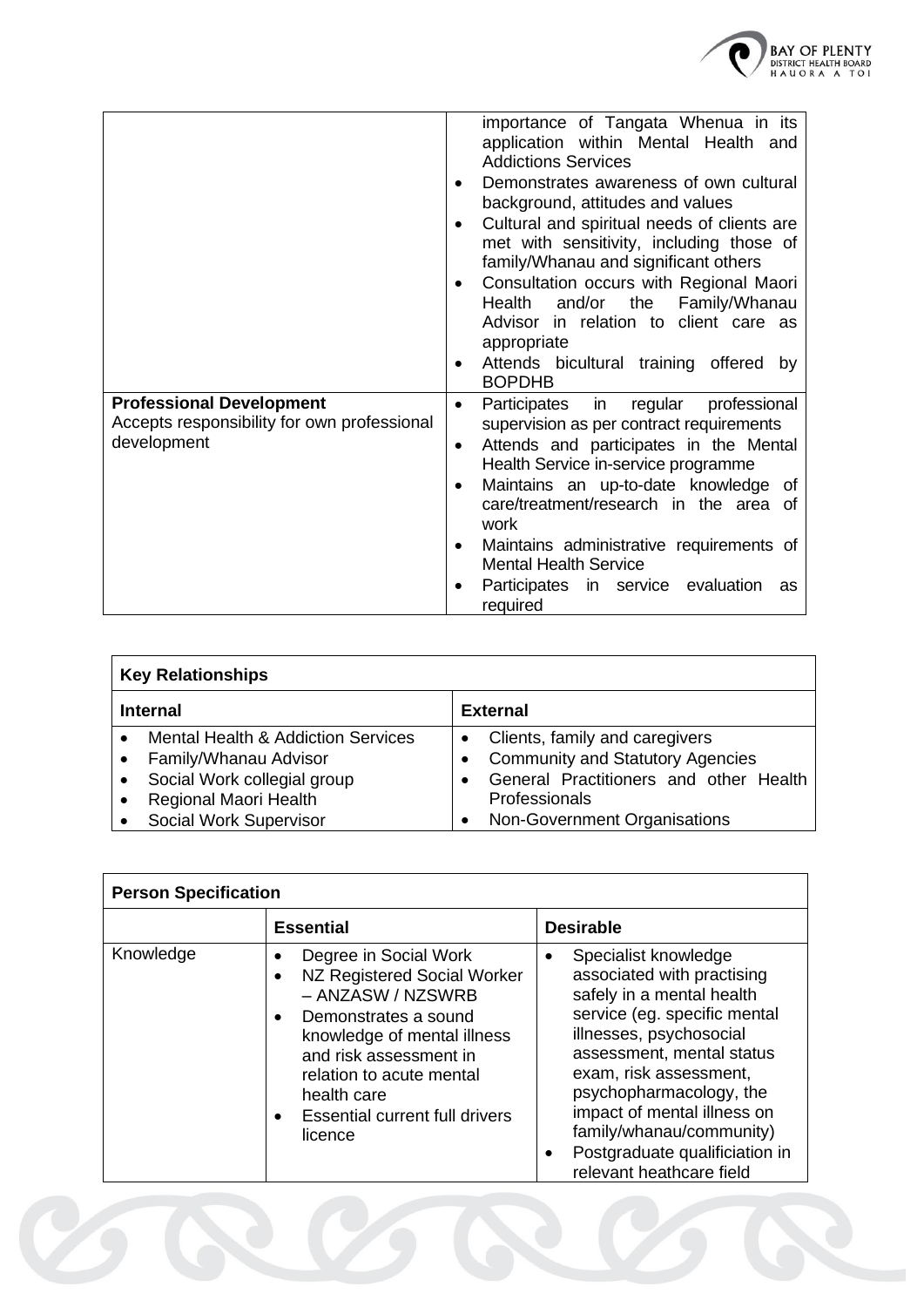

| Skills &<br>Experience | Previous experience working<br>in an adult community setting<br>Demonstrates cultural safety<br>$\bullet$<br>within the practice setting<br><b>Excellent communication</b><br>skills and interpersonal skills<br>Demonstrates flexibility and<br>adaptability<br>Able to prioritise work<br>requirements<br>Ability to work effectively as a<br>team member<br><b>Computer literate</b> | At least 3 years postgraduate<br>$\bullet$<br>clinical experience in mental<br>health care<br>Specialist skils in relevant<br>area - family therapy,<br>psychosocial rehabilitation,<br>talking therapies |
|------------------------|-----------------------------------------------------------------------------------------------------------------------------------------------------------------------------------------------------------------------------------------------------------------------------------------------------------------------------------------------------------------------------------------|-----------------------------------------------------------------------------------------------------------------------------------------------------------------------------------------------------------|
| Values                 | Demonstrates behaviours<br>$\bullet$<br>consistent with DHB values                                                                                                                                                                                                                                                                                                                      |                                                                                                                                                                                                           |

This position description is not exhaustive and the incumbent may be requested to perform any reasonable task requested by their Team Leader.

You agree to demonstrate flexibility and a willingness to perform a variety of tasks to promote and support BOPDHB initiatives.

You are required to meet the Health and Safety at Work Act (2015) requirements as set out in the BOPDHB health and safety policies and protocols. This includes completing successfully any health and safety training provided by the BOPDHB.

You are required to maintain a standard of health which will allow for the performance of all duties and functions of the position.

## **Health Practitioners Competence Assurance Act 2003**

- 1. You are required to maintain your current competency based practicing certificate.
- 2. You must notify Manager of any changes to scope or conditions on practice (determined by Regulatory Authority).
- 3. You must complete the requirements of any competency programme.
- 4. You must notify employer of concerns relating to the risk of harm to the public of another health practitioner practicing below the required standard of competence.
- 5. Know the provisions of the HPCAA as the governing legislation.

## **Vulnerable Children's Act 2014**

Due to this position having contact with children and BOPDHB's commitment to child protection, you will be subject to 'safety checks' under the Vulnerable Children's Act at the time of hire and thereafter as per the relevant legislation.

#### **Position Holders Declaration**

I certify that I have read, understand, and agree to this position description.

#### **Name:** \_\_\_\_\_\_\_\_\_\_\_\_\_\_\_\_\_\_\_\_\_\_\_\_\_\_\_\_\_\_\_\_\_\_\_\_\_\_\_\_\_\_\_\_\_\_\_\_\_\_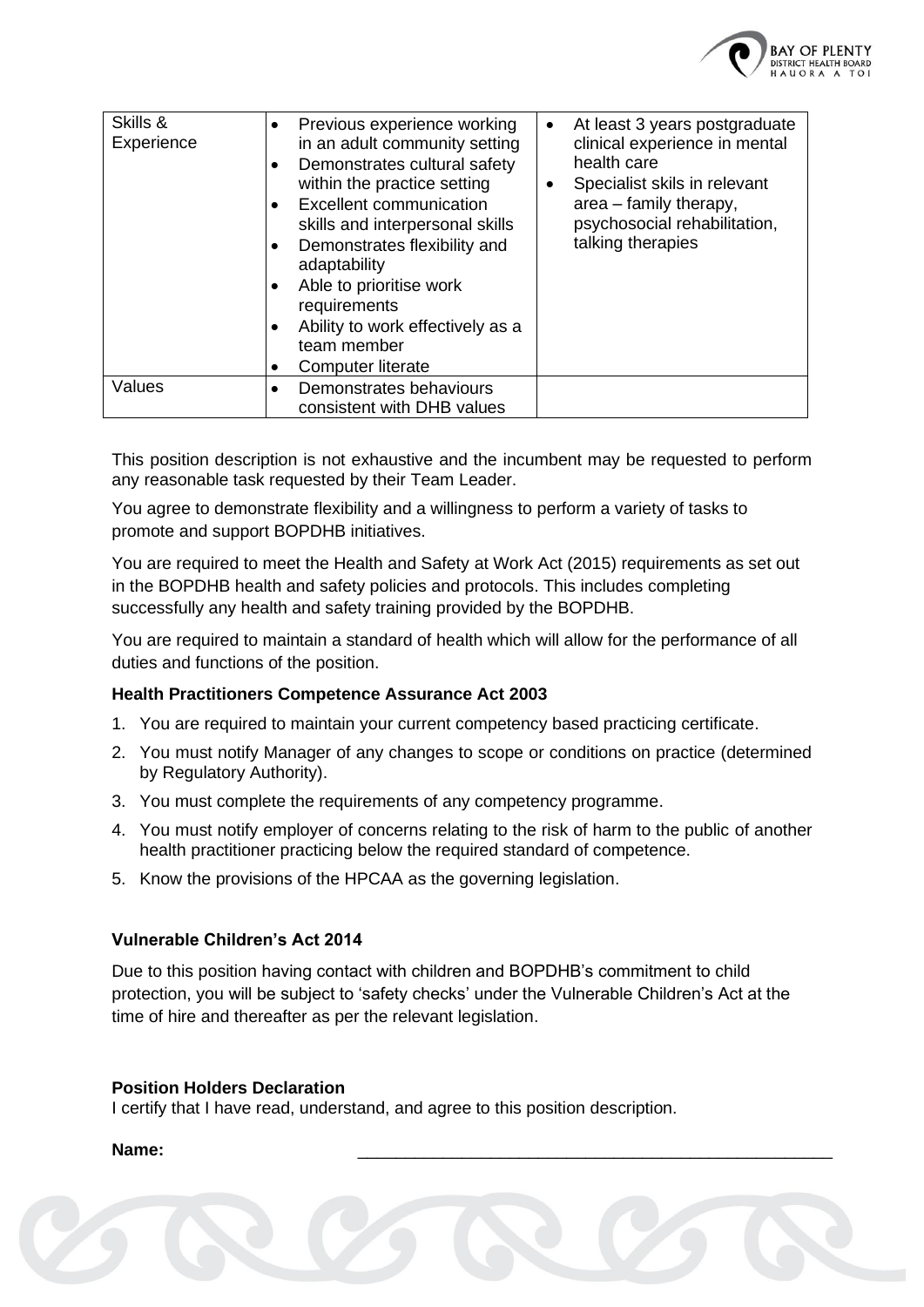

Signature:

Date: